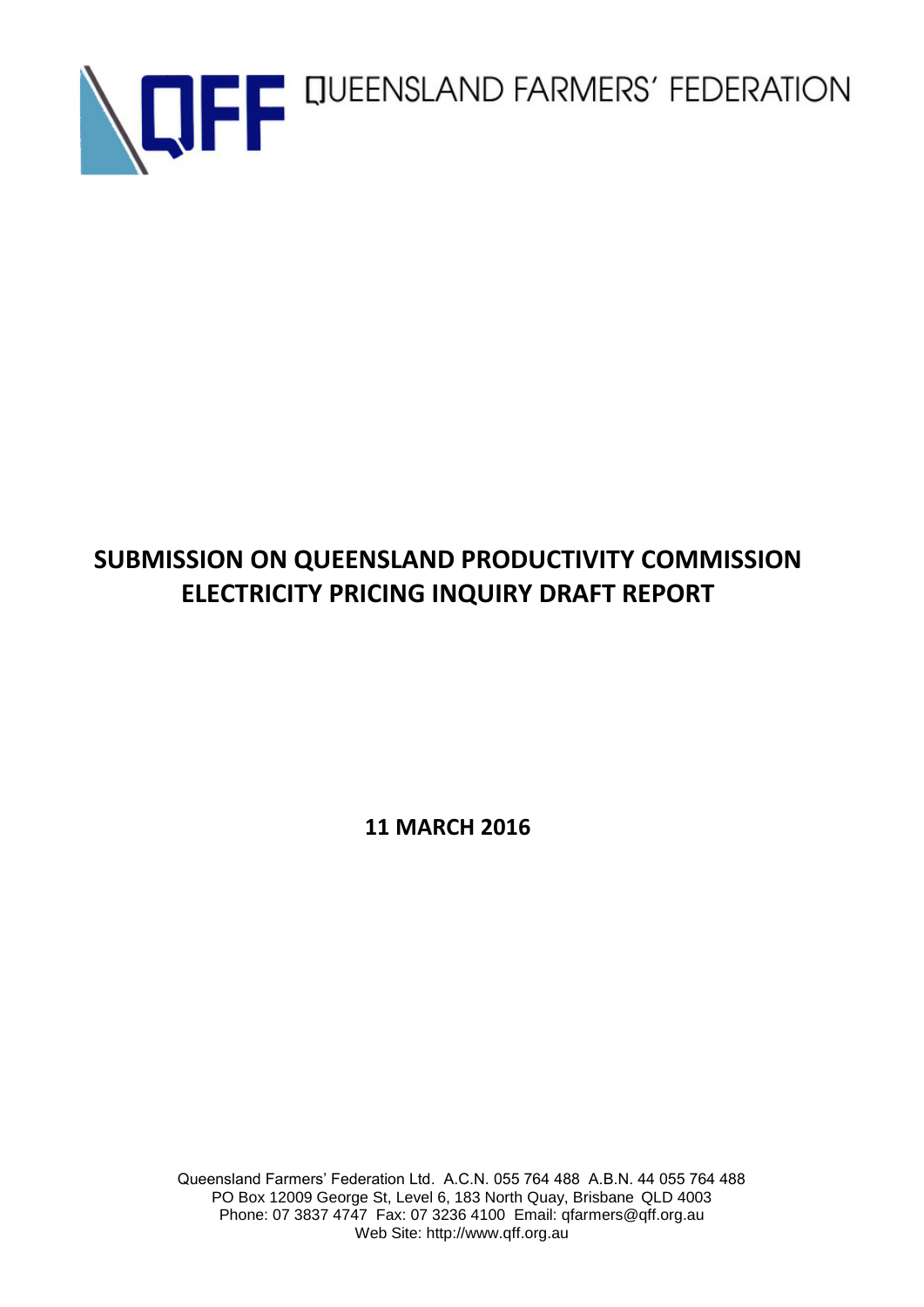

Mr K. Wood Principal Commissioner Queensland Productivity Commission PO Box 12112 George Street QLD 4003

11 March 2016

Dear Commissioner Wood.

The Queensland Farmers Federation extends its gratitude to the Queensland Productivity Commission for the opportunity to make a submission on the Commission's Electricity Pricing Inquiry Draft Report, dated 3 February 2016.

Queensland Farmers' Federation (QFF) is the peak body representing and uniting 16 of Queensland's rural industry organisations who work on behalf of primary producers across the state. QFF's mission is to secure a sustainable future for Queensland primary producers within a favourable social, economic and political environment by representing the common interests of its member organisations. QFF's core business centres on resource security; water resources; environment and natural resources; industry development; economics; quarantine and trade.

Our goal is to secure a sustainable and profitable future for our members, as a core growth sector of the economy. Our members include:

- CANEGROWERS,
- Cotton Australia,
- **•** Growcom,
- Nursery and Garden Industry Queensland,
- Queensland Aquaculture Industries Federation,
- Queensland Chicken Growers Association,
- Queensland Dairyfarmers Organisation,
- Queensland Chicken Meat Council,
- Queensland United Egg Producers,
- Flower Association of Queensland Inc.,
- Pork Queensland Inc.,
- Australian Organic,
- Pioneer Valley Water Co-operative Limited,
- Central Downs Irrigators Limited,
- Burdekin River Irrigators Area Committee, and
- Fitzroy Basin Food and Fibre.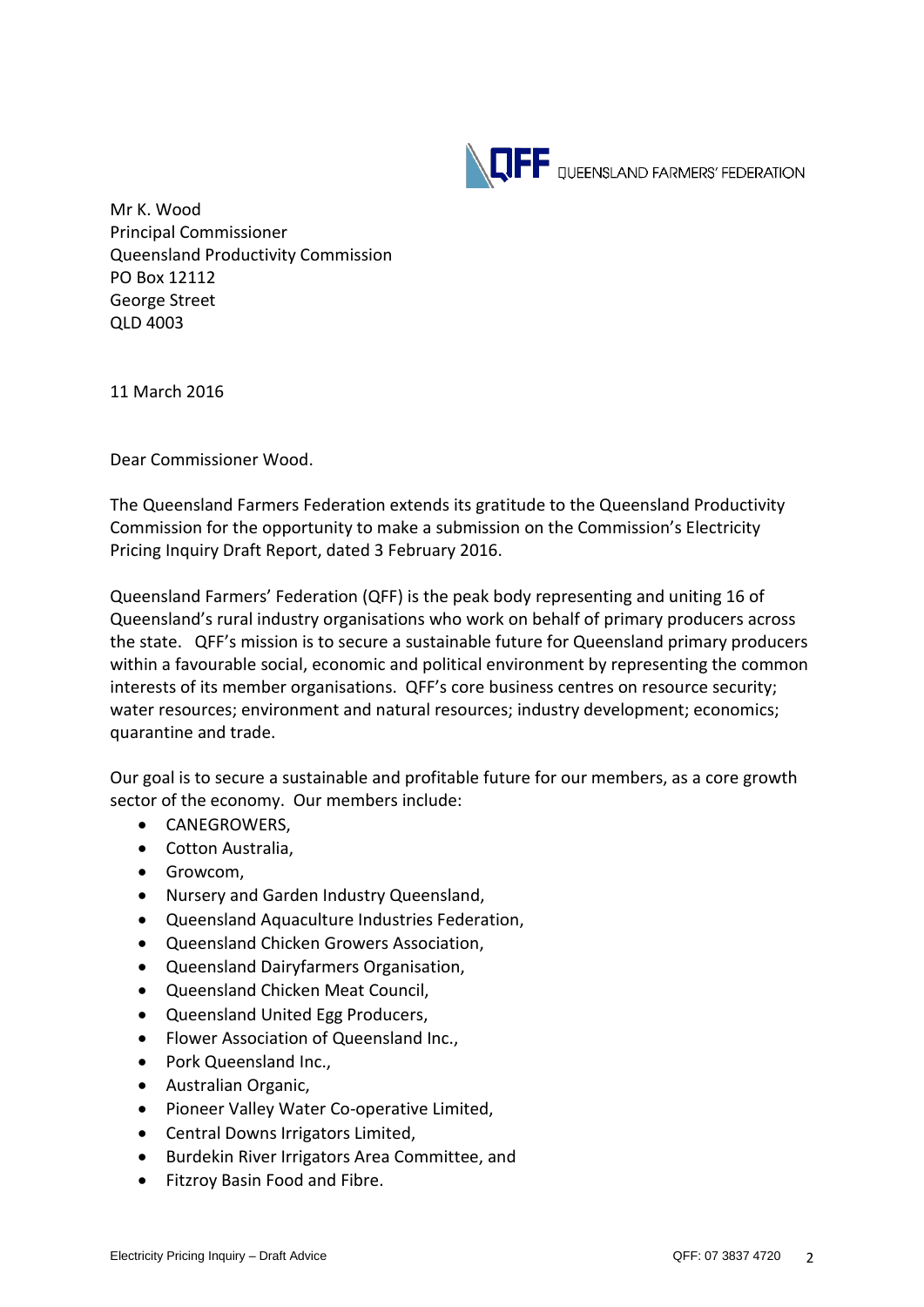QFF represents the interests of all farming sectors across Queensland and acknowledges that the average operator expense devoted to energy and energy-intensive purchases varies considerably by farm commodity specialization. A significant proportion of regional variation in on-farm energy expenditure across Queensland is the difference in types of agricultural commodities grown and the use of energy-intensive farming practices, such as irrigation with groundwater. Whilst some farms have access to public water supplies, many farms pump water from bores and ground/overground water sources. Most pumping is done with electricity, but pumps in remote locations may use diesel amongst other fuels including renewables.

QFF's submission considers energy consumption on farm and the potential for energy production on farm. The relevant industry bodies representing the agricultural industries, including irrigators will be making submissions outlining typical energy use and trends for their individual farming and irrigation sectors.

QFF notes that it is extremely difficult to make holistic comment to what is a single component of a larger and uncertain process. Unfortunately, there is a lack of overall vision and ownership of Queensland's rural and regional agenda, and also of Queensland's agricultural sector. Within the context of a lack of long-term leadership, coupled with piecemeal processes, critical strategic planning has been deficient. As such, Queensland's agricultural sector and also regional communities warrant specific investigation to identify critical issues impacting electricity demand, supply and pricing. QFF notes that the issues go beyond simply demand or tariff matters as implied within the QPCs report.

Despite a period of 'transitional tariffs' there has been no implementation to date of, (or provision for), a Transitional Program to support the changes required to practice, process and behaviour of regional and rural communities and businesses. *QFF therefore requests the immediate provision of resources to facilitate a structured and transparent Transitional Program*. These measures include, but are not limited to:

- Detailed and transparent supply-side planning for regional and rural communities which informs the development of a range of suitable tariffs which promote a balance between centralised and decentralised power supply;
- Removal of the non-reversion policy (in line with Recommendation 35);
- Ability for agri-businesses to select and change to different tariffs free of charge to take into account seasonal variance and longer-term changes to weather patterns;
- Support for vulnerable customers including but not limited to continued provisions for drought-specific tariffs;
- Support of Recommendations 41-43, taking care that the pending outcome of AMEC's determination does not delay the commencement of the Transitional Program provisions;
- Opportunities for 'energy farming' within regions which must be supported by transparent supply agreements and the ability of energy farmers to supply excess generation back to the local grid;
- Support for the installation of appropriate metering and billing for agricultural users upon request, so that users can make business decisions and provide business cases for future tariff selection to increase future productivity.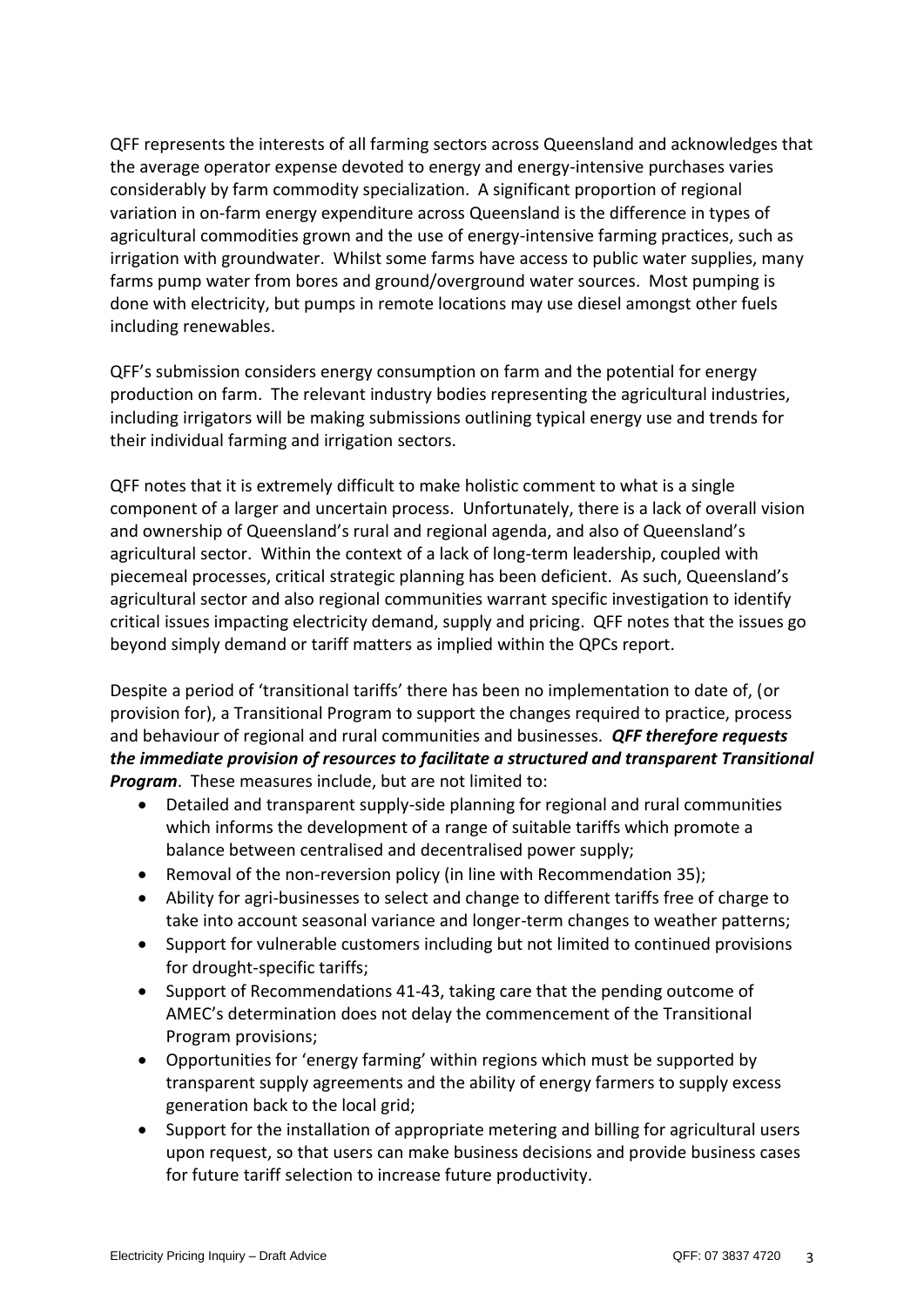### **Background**

Over 307,000 people are directly employed in agriculture across Australia, of which over 55,000 are employed in Queensland<sup>1</sup> which is the biggest employer in rural and regional communities. Australia's 135,000 farmers produce enough food to feed 80 million people providing 93% of the domestic food supply, and supports an export market valued at more than AU\$41 billion per annum (over 13% of export revenue), according to the Australian Bureau of Agricultural and Resource Economics and Sciences (ABARES)<sup>2</sup>. With population growth and rising personal income, the emerging middle class in Asia provides the major market for over 60% of Australian agricultural exports<sup>2</sup>.

In supplying the increasing demand for food in the region, Australia faces some serious competition and major institutional impediments - rather than to rely on global markets, most of the world's most wealthy industrialized countries have sought to protect their farmers from competition through maintaining high import tariffs, import quotas and direct price support-mechanisms but not Australia. The sector also continues to struggle with falling commodity prices to some sectors and declining profitability.

QFF notes that electricity prices in Australia are higher than overseas jurisdictions<sup>3</sup>, disadvantaging our commodity exports on the global market. A communique from Australia's Agricultural Industries Electricity Taskforce (March 2015) detailing this issue and impacts to overall productivity is included as an attachment to this submission (see Attachment 1).

More than any other sector of the economy, agricultural productivity in Australia is highly dependent on seasonal variations in rainfall and access to a reliable water supply which in most cases, can only be secured through a sustainable electricity supply. Changes to weather patterns are influencing both the intensity and duration of rainfall and thus redefining the suitability of many areas for farming; and resulting in many irrigators having higher-than-average load factors compared to other energy consumers. For some farmers, changes to rainfall patters and water shortages will inevitably mean surrendering their farms as production falls and the level of farm indebtedness becomes unsustainable. The government therefore has a role to assist agri-businesses to manage this risk and ensure future food security.

Significant investments in infrastructure and technology, and growing innovation across the sector will provide some opportunity, but as agriculture is and will always remain a high risk industry, the sector often fails to attract the required investment capital. Historically, farmers have responded to their eroding terms of trade by increasing productivity – in many cases this requires access to water which in turn can only be achieved and guaranteed by the corresponding access to power.

<sup>1</sup> Queensland Treasury and the Department of Education and Training, Jobs Queensland Occupational Data, 2016.

<sup>2</sup>Australian Bureau of Agricultural and Resource Economics and Sciences. (2014). Agricultural Commodity Statistics.  $^3$  CME. (2012). Electricity Prices in Australia: An International Comparison. A Report to the Energy Users Association of

Australia.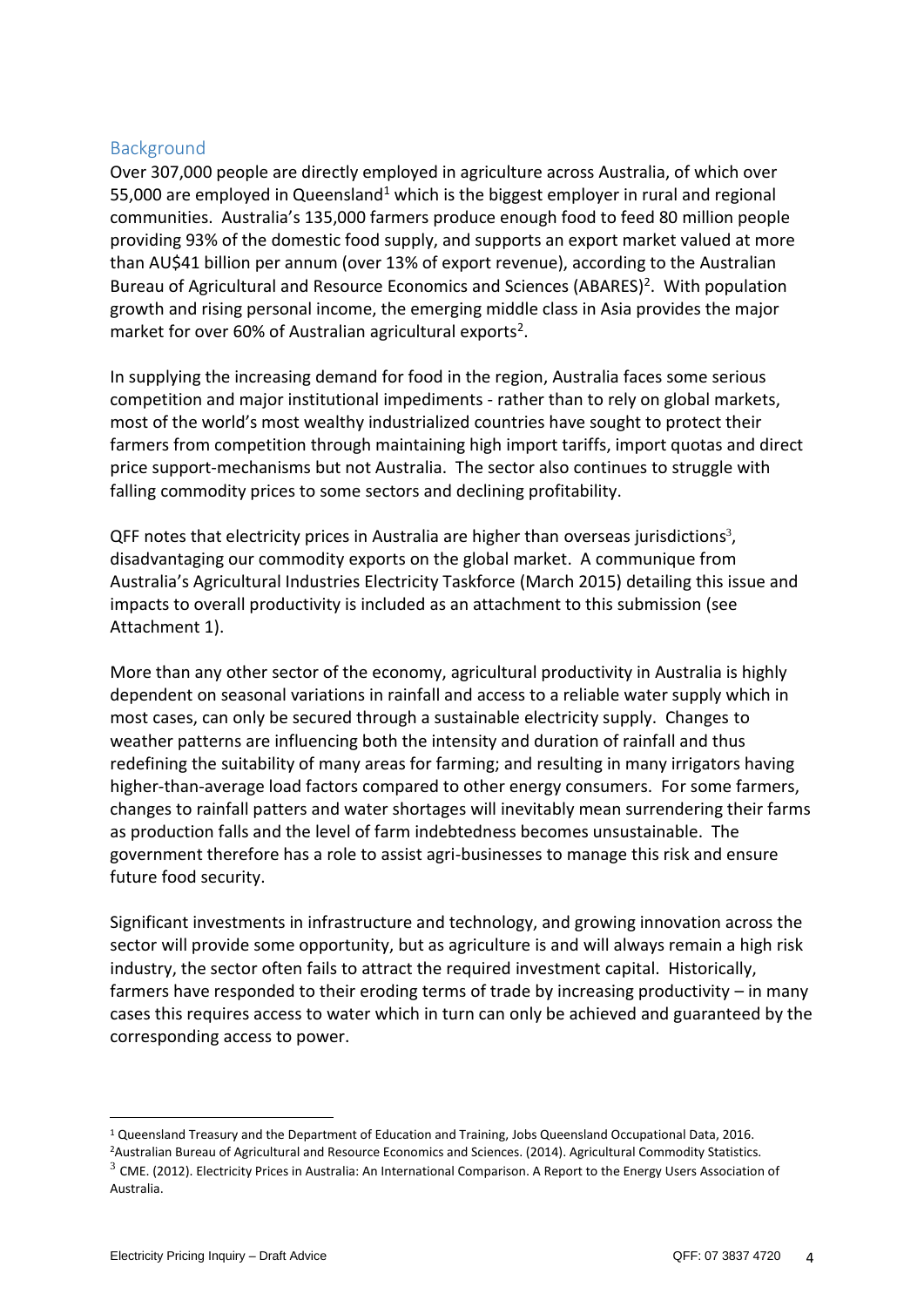#### Energy Efficiency and New Generation

QFF acknowledges that farm operations adapt to higher energy (and fertilizer) prices by shifting to more energy-efficient production practices and input use. In some cases, higher production costs due to increased energy prices lower net producer returns, and farmers respond by reducing overall production. In other cases, farmers respond to higher energy prices by finding other ways of reducing or otherwise offsetting their energy purchases. For example, the installation of off-grid energy generation capacity including solar photovoltaic and use of stand-alone diesel generation on end-user premises. If electricity prices increase in the future, more farms may find on-farm power generation (in terms of substitution of grid power through to 'renewable energy farming') profitable. Many new technologies now permit for the continuous access to energy (for example, solar with storage), coupled with decreasing technology costs are seeing some farmers installing generating capacity to manage peak demand or more. Where grid technology permits, the opportunity for feed-in to the grid should be permitted and a suitable rebate paid to farmers where new generation capacity is avoided. *QFF supports the feed-in of excess energy generated on-farm where the grid-connection technology and regulation permits; and perceives opportunity for farmers to include 'energy farming' into their businesses. Whilst energy efficiency and progress towards low-carbon electrical generation are critically important, they should not be seen to be a solution to poor grid-electrical supply or a poor tariff structure.* 

## Increasing Retail Competition, Regional Queensland

The case of inadequate competition in regional Queensland is a significant issue however, the full opportunities created by competitive choice have not been fully investigated and articulated to rural and regional communities. QFF strongly supports opportunities to increase retail completion in regional Queensland in principle. However, the net costs of moving to a network CSO are stated in the QPCs report to range from \$90-\$150 million. Ergon Energy Corporation distributes electricity to approximately 720,000 customers throughout regional Queensland, from Stanthorpe in the south, to the Torres Strait in the north and to the western border with the Northern Territory<sup>4</sup>. These stated costs appear *to be significant when divided between the number of regional customers or even accounts (acknowledging that there are more accounts than customers), and therefore we request further examination by QPC of these figures. And if they are correct, critically determine and model what the impacts to a future network CSO are likely to be. QFF understands that there is ongoing government support for the continuation of the CSO and Uniform Tariff Policy (UTP) to ensure that regulated prices for regional customers reflect the costs of supplying customers in the south-east<sup>5</sup> .* 

In order to facilitate competition in the shorter term (where it exists), *QFF strongly supports Draft Recommendation 35, that the 'non-reversion' policy should be removed from the Electricity Act 1994 and the restriction on Ergon Energy (Retail) competing to retain existing customers should be removed.*

<sup>4</sup> IBISWorld. (2015). Profile Company Report: Ergon Energy Corporation Limited.

<sup>5</sup> Queensland's Competition Authority, Regulated retail electricity prices for 2015-16, June 2015.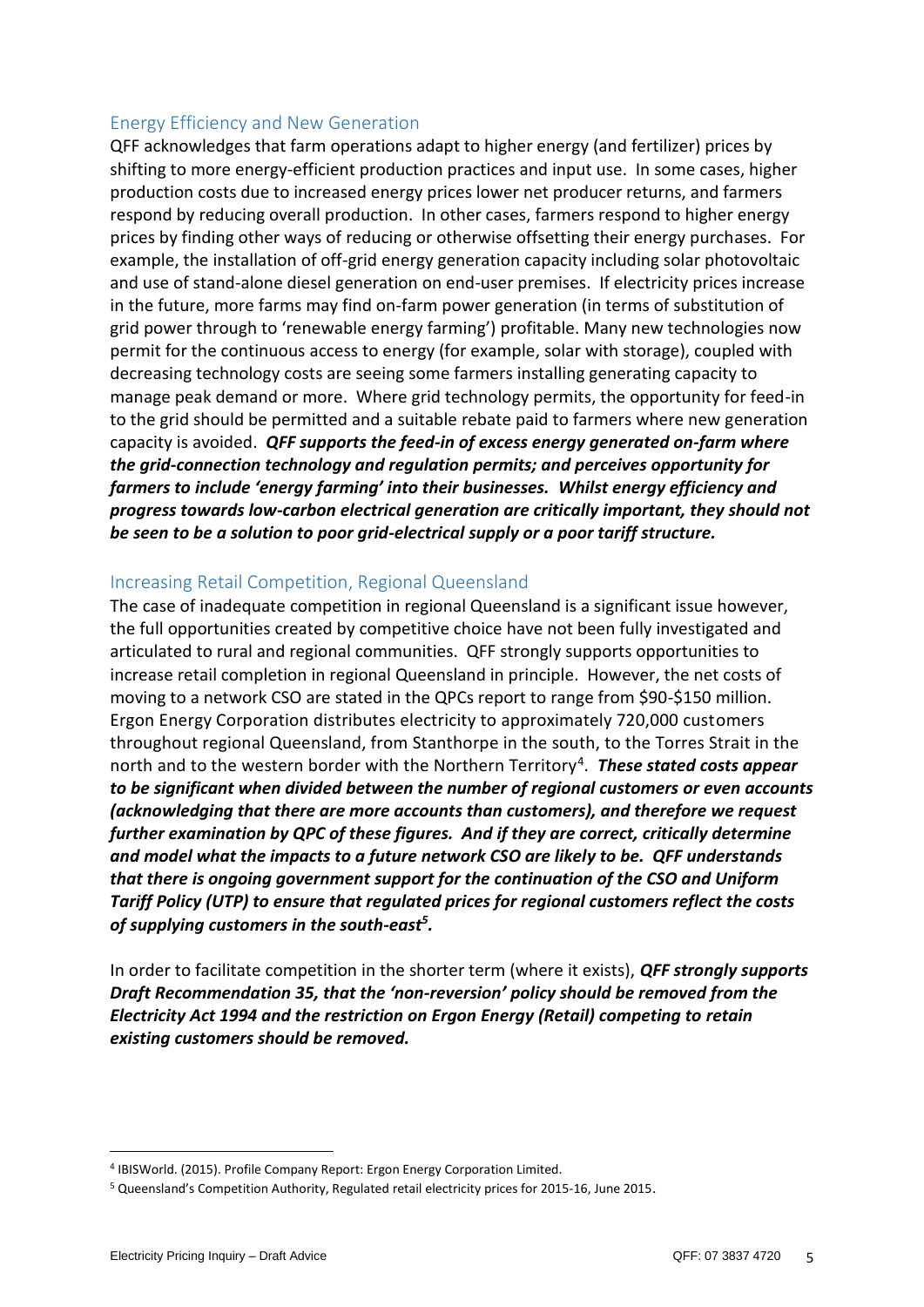*QFF also supports Draft Recommendations 41-43, namely,* 

- o *The Queensland Government should identify, and where appropriate remove, statebased barriers to local options for third party supply of electricity, to support cost effective energy supply.*
- o *The Queensland Government should await the outcome of the AEMC's determination on a proposed national rule change to enable local generation network credits, rather than consider any state-specific arrangement.*
- o *The Queensland Government should encourage least-cost innovative solutions in isolated systems, with possible options including: providing incentives for Ergon Energy's new holding company to look at cheaper supply options; piloting a third party arrangement; and identifying the level of CSO subsidy for each isolated system so that third parties can assess whether their involvement is feasible.*

*However, the Queensland Government must ensure that awaiting the outcome of AMEC's determination do not delay the positive and immediate action required. These recommendations must also be considered in the context of a wider strategic review for rural and regional Queensland and include a planned response to deal with renewables and energy-storage technologies in the context of the national and local (micro-) grid.* 

#### Future Outcomes and Uncertainty

Farmers make immediate choices in response to shocks and longer term decisions based on their expectations. Part of these expectations depends on prospects for transition to new energy sources and the impact of government choices with respect to tariff design.

The Queensland Government must be agreeable to be more interventionist as it seeks to resolve tensions in the energy sector but, as it does so, it faces great challenges with regard to policy coherence. Input prices provide valuable information for the formulation of government policies and programs aimed at promoting efficiency, stability, growth, and equity in the agricultural sector. Energy costs are of utmost concern not just to farmers, but to consumers who face these costs embedded in the price of their food.

QFF recognises that network assets are very long-life assets and the consequences of underbuilding assets can be catastrophic; and that there is a genuine need to replace ageing infrastructure. However, regulatory decisions and overinvestment in both generation and distribution infrastructure have been based on incorrect forecasts of rising demand; despite demand actually falling and all indications that it may fall further, particularly as larger users leave the grid. QFF recognizes that whilst grid connections are not always reliable in rural and remote areas, they do provide 'back-up' power for farmers, their families and the broader community.

A significant issue for agribusinesses, particularly processing, is the reliability of supply. Stakeholder feedback to QFF has highlighted the decreasing electricity-grid reliability experienced by many farmers and ancillary activities (such as processing and pumping of water). In some regional areas, reliability has been an ongoing issue and, in some case, is decreasing. Disruption in electrical supply results in processing down-time, and unnecessary wear and tear on machinery, reducing the life-span of critical assets and infrastructure including energy efficiency measures.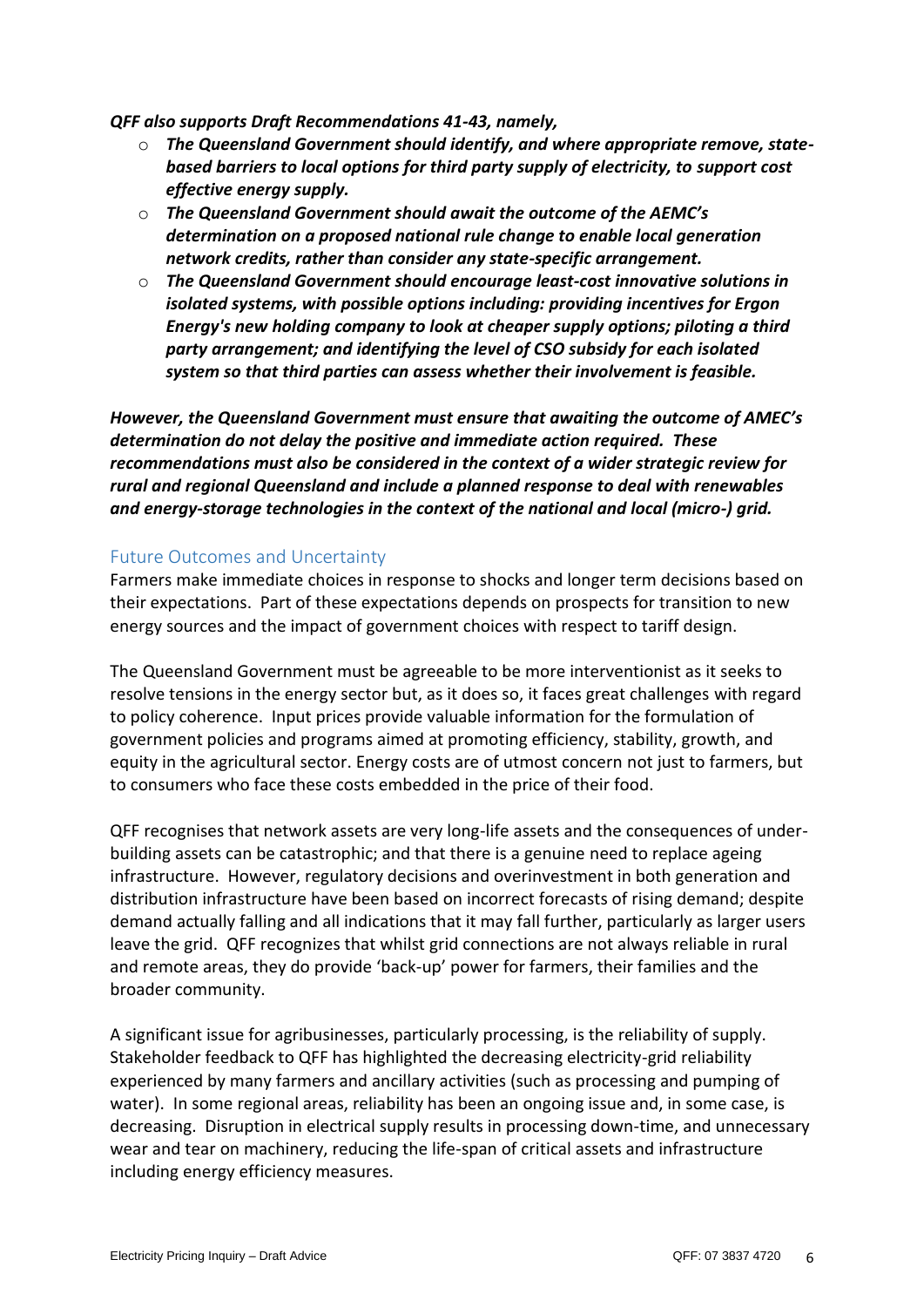This factor is further informing decisions to go off-grid and impacting the long-term viability of the electrical distribution network in these regional areas particularly as distributed energy storage opportunities present (energy storage device that is located on a customer's premise and behind the customer's meter). Security and reliability have historically been a significant driver in electricity prices in Queensland and whilst consumers value reliability very highly, they may not wish to pay for this; and with the increasing commerciality of offgrid generation technologies, the decision-making process to move off-grid for some is becoming more rationalised and more attractive. *QFF would welcome the QPCs investigation into the opportunities for 'tariff adjustments' to reflect reliability.*

Modelling undertaken by Energeia<sup>6</sup> has concluded that around 40 small towns, particularly those at the edge of the grid, will find it more cost effective within a few years to cut the main link and provide the power with local generation, principally solar and battery storage, and a growing number of larger, regional towns that will fit this category by 2025; subject to amendments to regulation to allow the true cost to be reflected. One of the biggest barriers to towns leaving the grid is the cross-subsidy paid to provide networks to regional towns. This is particularly visible in Queensland where in the Ergon network, the average network costs alone to regional towns amount to around 20c/kWh<sup>4</sup>. This links back to Recommendations 41-43.

QFF does recognize the potential of a micro-grid model as a 'safety net' and cost-effective approach to increase the reliability of electricity supply above current grid levels and which can be accompanied by cost measure benefits of 'local energy trading system' – where utilities can provide customers with solar and storage and allow their output to be traded in a suburban network. Such approaches require significant changes in the way incumbent utilities (for example Ergon), manage their business models and will require networks to look to a more 'distributed' model, while the implications for centralised generation, and for retailers, will also be significant. *As such, QFF suggests that there is significant opportunity for further investigation into the consequences for regional communities regarding these issues.* 

Technological change and falling cost of capital have introduced opportunities for decentralised solar power generation and storage in batteries and also diesel generation on many farms to reduce peak demand and therefore reduce demand for investment in increased network capacity. QFF understands that whilst peak demand drives investment, aggregate demand is important for recovering costs, because you recover over the total demand, and that determines prices. Energex for example, has previously noted that "deteriorating network utilisation as total energy consumption has moderated is forcing up network prices as the costs of providing, operating and maintaining the network are spread over a lower consumption base whilst maximum demand remains at record levels"<sup>7</sup>. The current policy-approach attempts to use tariffs to achieve 'actual' change, however, this is a blunt instrument if not coupled with appropriately designed supply-side policy.

<sup>6</sup> Energeia. (2013). Over the Edge: The Australian Outlook for Embedded Microgrids to 2027.

<sup>7</sup> Mr Darren Busine, Acting Chief Executive Officer, Energex Limited, Select Committee on Electricity Prices. Proof Committee Hansard, 3 October 2012, p. 27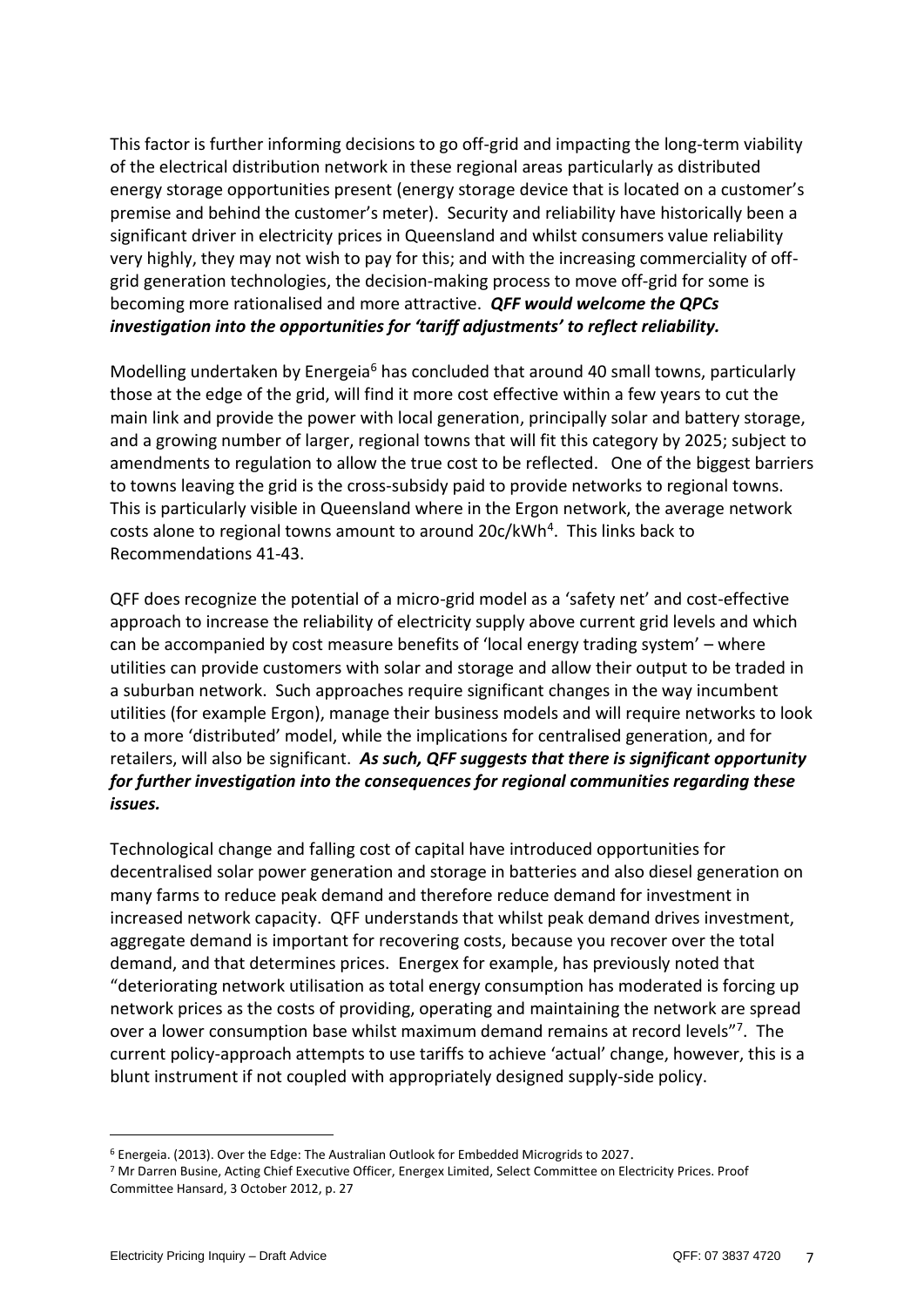There are a number of questions surrounding the relationship between demand reduction and electricity prices for regional areas, where high prices provide incentives to use the network less must be answered/modelled following a clear and decisive policy direction by the Queensland Government. However, this ongoing uncertainty may result in more agribusinesses, amongst others, choosing to leave the current grid network (moving to a decentralised model), and concentrating further impacts for those who remain.

In January 2016, Professor Ross Garnaut released a paper<sup>8</sup> stating that "forcing high network charges on consumers in the face of declining use of the grid would impose a bigger penalty on consumers and businesses than a consumption tax, or even a carbon price. Metrics including the falling cost of renewables, reduced demand levels, should be applied to network assets to ensure that the network was priced properly...and the first step towards rational pricing is to write down the value of redundant grid capacity". Further description of these issues as they impact agriculture is contained within Attachment 1.

It is essential that distribution networks are aware and understand the nature of off-grid and/or additional generating capacity. Ergon Retail has advised QFF of 'forecasting fright' where dynamic load events (such as storms) have impacted solar generation in particular, leading to unplanned load demand. A comprehensive knowledge of new generation capacity installed by farmers (and others) will also allow distribution networks to better manage local supply and demand. A role for both retailers and distribution networks will be the communication of appropriate technologies for those customers installing generation capacity (for example, as specified under AS4777 to ensure inverters have trading capability) to permit trading opportunities back to grid.

# *QFF recommends that the QPC investigate and provide recommendations for networks to address supply-side planning in regional communities.*

## Future Tariffs

The significance of agricultural input prices to farmers choices can hardly be overstressed. The responsiveness of farmers to changes in input prices is significant, not only to output supply (production level), but also to the productivity and thus profitability of farmers, the welfare of consumers, and the export earnings of Queensland and, more broadly, Australia.

Future network pricing structures must introduce incentives for efficient investment (for maintenance) in the grid into the future, which is commonly accepted to be an economically efficient pricing structure that charges mainly for the use of peak capacity, and avoids purely fixed charges for access to the grid. There must be due consideration and investigation into the mechanisms for encouraging farms to maintain their grid connection into the future whilst still encouraging the efficient use of decentralised power generation (including but not limited to solar and diesel) and storage to minimise overall costs of using power (particularly peak); whilst also reducing the network costs associated with supply peak demand.

<sup>8</sup> Garnaut, R. (2016). Australia after Paris: Will we use our potential to be the energy super-power of the low-carbon world? Public lecture hosted by the Young Energy Professionals, State Theatre Centre of Western Australia, Perth 21 January 2016.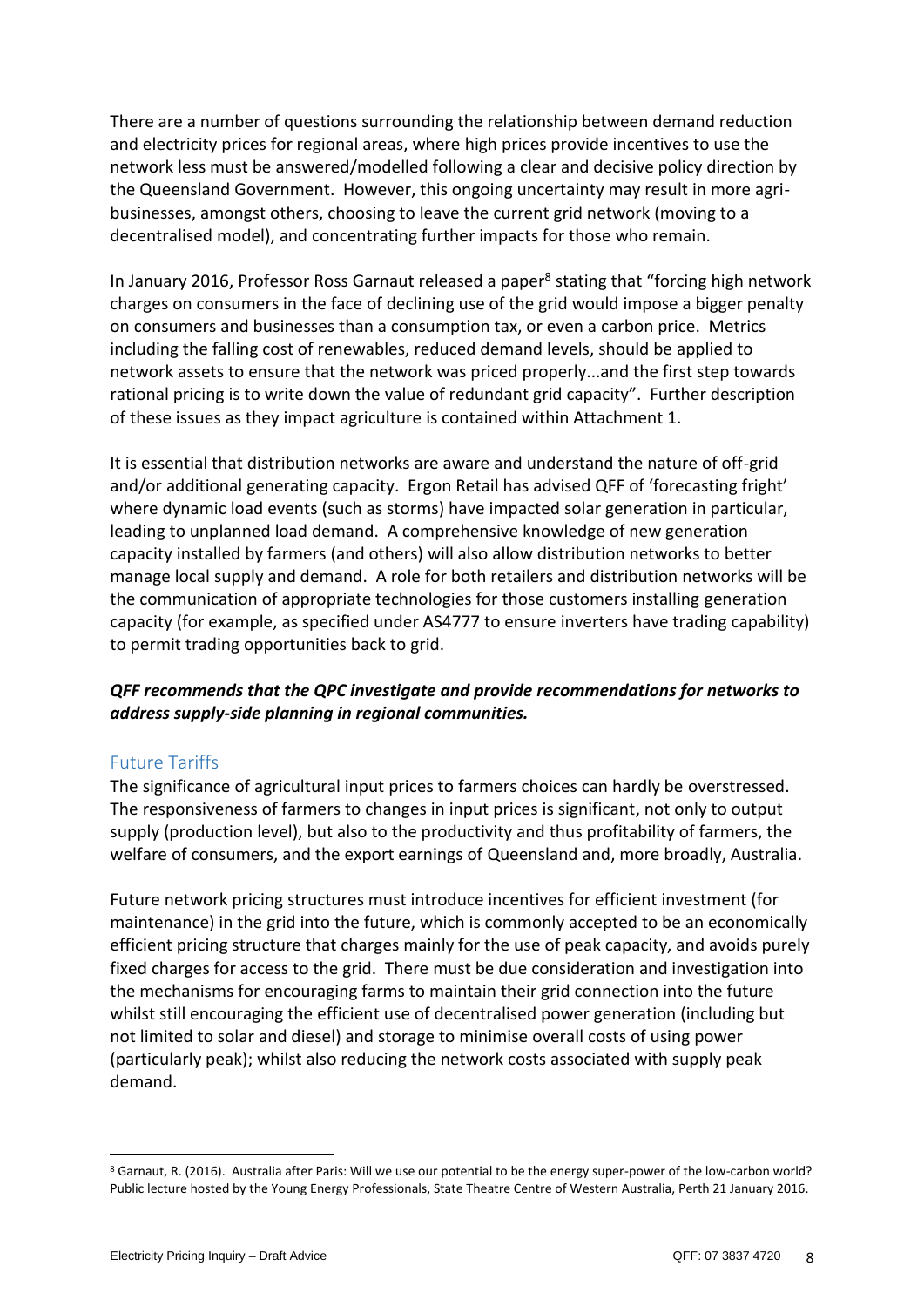Current demand-side tariffs simply focus on peak use from individual users/farmers, rather than network peaks, signifying that they are more about revenue security for the network provider than economically efficient tariff structures. *QFF suggests the formulation/design and communication of new tariffs (for all users) which promote a balance between centralised and decentralised power supply for regional areas that reduces overall costs for both users and the network supplier. Tariff design must also take into account the wider policy opportunities for minimizing unintended consequences or negative behaviours which would undermine the reduction of greenhouse gas emissions, ensuring a reliable energy supply, and its impact on economic activity (energy markets and their regulation). There is customer uncertainty regarding the initial impacts of demand-tariffs, many of which are anticipated to be negative.*

Examples of international tariffs and farm-specific grants can be seen in Appendix 1.

# Development of a Transitional Program

QFF has a number of concerns regarding the 2020 proposed timeframe outlined for the phasing out of transitional and obsolete tariffs most notably that over 35,500 regional electricity connections are still on these tariffs.

From dialogue with critical stakeholders, QFF does not believe that the information and communication provided by Ergon to Queensland's agricultural sector regarding new tariff opportunities has been satisfactory, as evidenced by the high number of users still connected to these tariffs, despite a stated "*25% of these customers being better off on standard tariffs*".

According to Ergon "*In late 2014, Ergon engaged with around 2000 customers, covering 2,800 accounts to explain the benefits of changing tariffs – less than 100 customers moved to*  an alternative tariff<sup>"9</sup>. It is understood that all of these customers/accounts contacted had been identified as being 'better off' on the standard tariffs.

Whilst the nature of Ergon's 'engagement' was not specified, the poor adoption of new tariffs, (by those who would benefit) implies either a lack of trust in the process and/or that the engagement technique was inappropriate. A single communication (by letter or phone) for example is insufficient to educate electricity users on the range of options and opportunities available to them. Ergon Energy's submission went onto state "*that there is a general lack of consumer understanding in Queensland of the market structure, key players, the regulated process, how prices are established, the UTP in Queensland and how this compares with other regions etc. In the absence of understanding, consumers are unlikely to proactively participate in market initiatives and as such, Ergon Energy recognises the need for more targeted engagement on these issues*".

*QFF suggests that the transition of any customers to new/continuing tariffs must be a priority, however, this will require focused communication and education campaign using local regional resources to meet directly with critical stakeholders.* 

<sup>9</sup> Ergon Energy's submission to the Issues Paper. Dated 18 November 2015.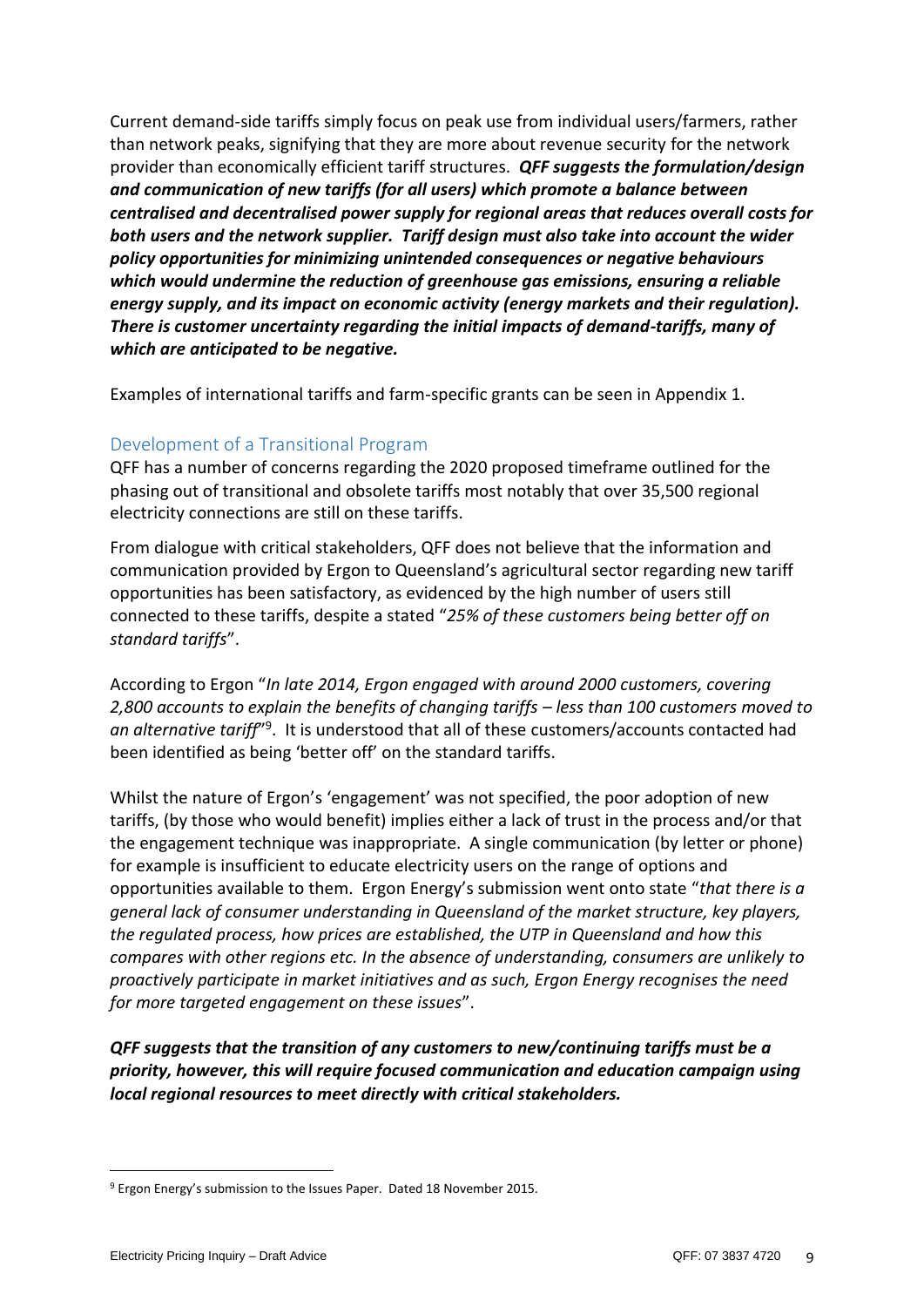QFF has dealt directly with a number of farmers across a range of farming sectors who did not understand the information provided on energy bills, or how to interpret this information to their benefit. This has also led to QFF concerns as to how many farmers check their energy bills for correctness.

Smart meters (or interval meters acknowledging limitations in some regional communications networks) at end-user premises are required, as opposed to simply metering energy use for bulk billing purposes to provide usable information. In many cases, larger agricultural users have been mandated to 'upgrade' their metres at their own cost. Smart meters allow both distributors and end users to have better information on how energy is consumed, and to better control that use, including in the use of end-user generation systems. According to the Energy Networks Association "*As technology and energy markets develop rapidly, smart meters and other devices will benefit individual consumers. Customers should receive practical information and more rewarding tariff structures that match their needs; be able to control their energy use to get better deals and participate in new markets, such as exporting energy to the Grid through solar panels or supporting energy storage options as these develop commercially*" 10 .

One of the challenges of making use of smart device technology is the quantity of data that requires storage, analysis and presentation in a meaningful way. This may require additional computing and software infrastructure which has an associated cost. Given the diversity of activities and scale of some farms, this can require the management of several datasets. The full utilisation of this technology also requires consistent and robust internet, wireless/cable, access via mobile devices and, in some cases, cloud access which unfortunately is insufficient in some regional areas. Such systems can also be designed to notify land users of power failures, mechanical shut-down and location of faults, minimising downtime and cost and streamlining valuable resources, including man-hours.

*The installation of appropriate meters is a priority for many agricultural end-users and QFF supports Draft Recommendation 37.* Without detailed information on their usage, it is not possible to determine appropriate tariffs and any benefits from moving between tariff options to reflect off-peak or seasonal variations/changes to on-farm activities. A lack of interval metering makes it impossible for customers to access cost benefits of energy efficiency and demand management options. Some larger energy users have been required to upgrade their meters but this has come with large associated costs which smaller farmers cannot bear. *As such, QFF suggests an immediate plan to fund and install new and appropriate meters to nominated agricultural users. QFF notes that this fund must also include provision to cover the related costs associated with the installation of new meters including asbestos removal and any electrical upgrades necessary to meet current safety and regulatory standards.* 

Further stakeholder discussions have raised a number of matters regarding metering and tariffs including, but not limited to:

 $\circ$  Incorrect dates on electricity metres which have a direct impact on those using offpeak tariffs.

<sup>10</sup> Changing the Face of Energy Management. Electrical Comms Data. Jan/Feb 2015. Vol. 14 No.6. Pp32-34.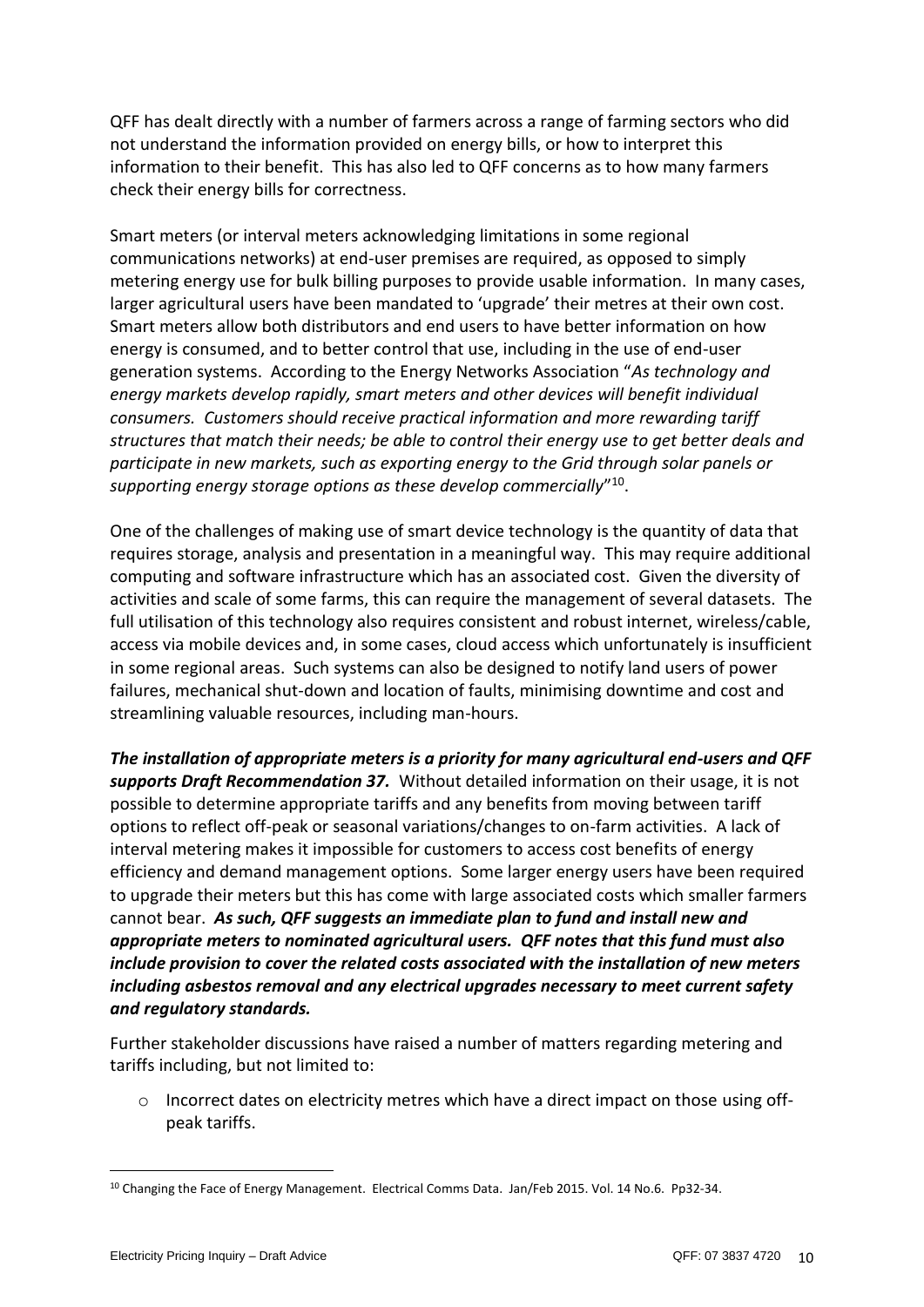$\circ$  Perverse (agri-)processing outcomes for those on monthly tariffs (meaning that whatever peak is reached in that month then that is what they pay that month) which lead to production and processing delays.

QFF requests the commissioner's consideration of these matters.

QFF has been supporting farmers to recognise opportunities for energy efficiency through the 'Queensland Farmers Federation Irrigation Energy Savers-Network Demand Management Project'. This process is currently ongoing and it is unlikely that all case studies will be fully disseminated before 2017. As such, for those farmers negatively impacted by tariff changes, guidance on alternative technologies and practices from a trusted source is not immediately available. QFF also notes that these audits are typically suggesting moving between transitional/obsolete tariffs, for example from Tariff 62 to Tariff 22. This is simply creating an ongoing transitional period as opposed to a transitional program away from these impacted tariffs.

QFF recognises the efforts made to date by the Department of Energy and Water Supply with regards to their 'Tariff Calculator' specifically designed for regional farming and irrigation customers, (see [https://www.dews.qld.gov.au/electricity/saving/irrigators/tariffs\)](https://www.dews.qld.gov.au/electricity/saving/irrigators/tariffs). However, farmers must be able to sufficiently understand their current billing to provide correct data for the calculator to provide a meaningful outcome. Additionally, the tariff calculator cannot process the different levels of customer demand and different demand charge thresholds involved with the standard tariffs for large customers over 100 MWh per year. So whilst regional farming and irrigation customers with relatively smaller operations could use the Tariff Calculator to check that they are on the best tariff (both transitional and cost-reflective tariffs) for their particular situation, it does not inform larger energy users which of the transitional tariffs (but not cost-reflective tariffs) is best for them.

Larger members can consult with an Ergon Energy Advisor (telephone 1300 135 210), however feedback received from QFF stakeholders indicates that this service is only a 'general contact number' and is not providing sufficient information and assistance to those who have utilised the service, particularly with regards to billing enquiries. Requests by farmers for a direct contact (department or designated point of contact) to deal with a range of issues from billing to installation queries are being rejected resulting in frustration where matters have to be reiterated to new personnel every time they call.

#### *QFF makes the following recommendations:*

- o *Standardisation of electricity billing so that farmers can easily determine their usage and charging, and to facilitate the comparison of electricity tariffs.*
- o *Examples of new tariff opportunities based on historical/current usage being supplied to farmers with every bill as suggested in Draft Recommendation 36.*
- o *Ability for farmers and processors to switch tariffs including 'on-demand tariffs' (and return to previous tariffs) to reflect seasonal changes and operational times free of charge. Currently farmers can only switch once before charges are incurred and there is contradictory feedback regarding permissions to switch from demandside tariffs. QFF understands that in order for farmers to take advantage of tariffswitching opportunities, an interval meter is often required which immediately excludes farms with older style meters.*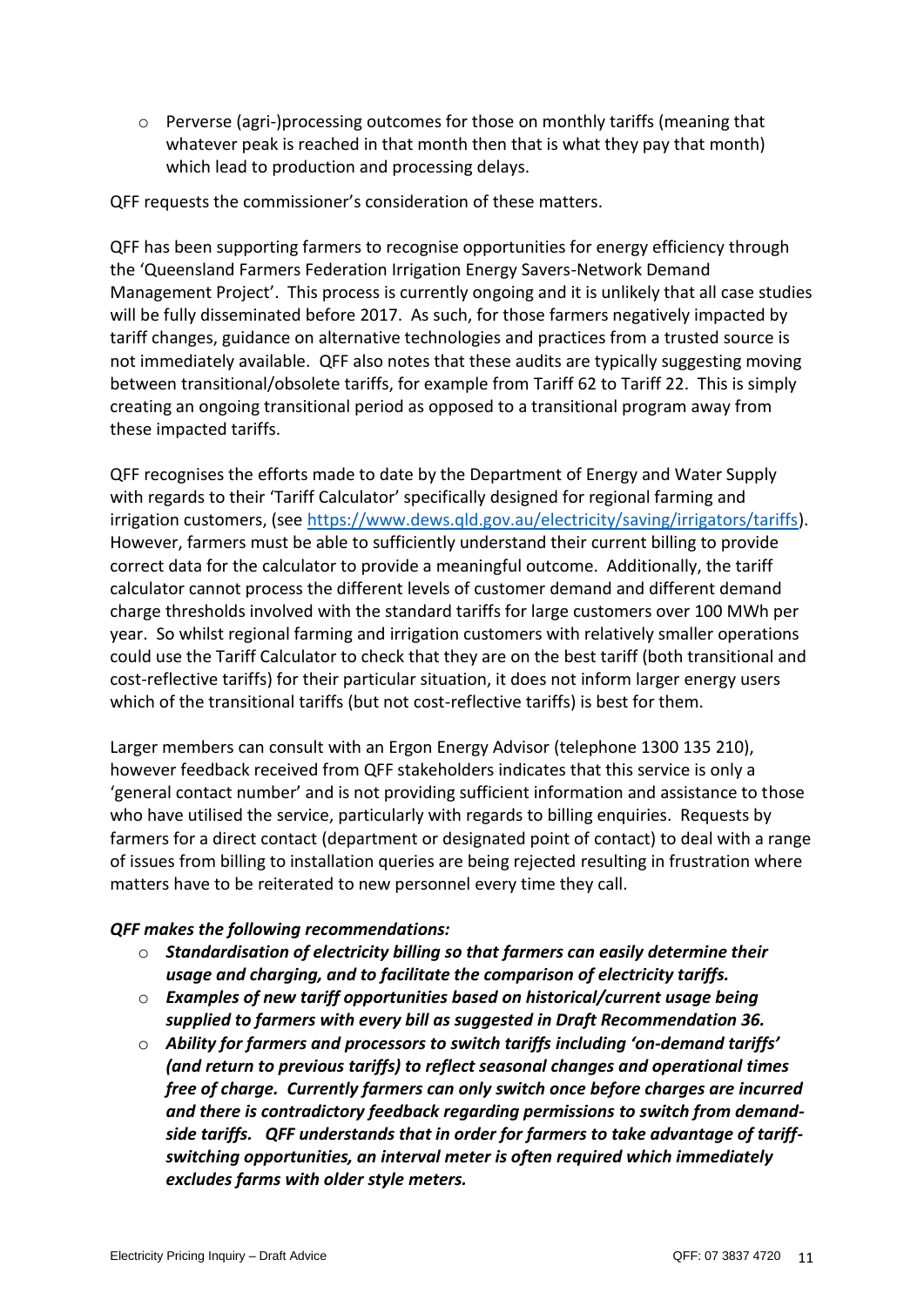- o *A designated 'Agricultural' (Ergon supplied) phone number and point of contact during the four year transition period to facilitate the communication and education processes; and to expedite queries and tariff transitions up to 2020.*
- o *Revision of the 100MWh delineation for larger customers which is leading to perverse network outcomes. Large customers cover a wide variety of customers with energy consumption typically greater than 100MWh pa who are not otherwise classified as an Individually Calculated Customer (ICC energy use more than 40GWh pa), Connection Asset Customers (CAC energy use more than 4GWh pa) or Embedded Generator (EG). QFF therefore requests the revision of this categorization to 150MWh for all users.*
- o *QFF supports, in principle, Draft Recommendation 40 (customers have all of the necessary tools by no later than the start of 2017-18 tariff year). However, without a clearly quantified and resourced 'Transitional Program' for those customers who have been identified as being worse off with phasing-out transitional and obsolete tariffs, QFF does not believe that the timeframes identified in Draft Recommendation 40 can be achieved, and therefore cannot support the 2020 deadline. Many impacted customers do not have appropriate meters in place, lack historical and current usage data, have insufficient information on the new tariffs and therefore are unable to fully analyze tariff impacts.*

### Tariff Reforms and Impacts on Vulnerable Customers

QFF welcomes the Draft Report's acknowledgement that some parts of regional industries will remain highly vulnerable to electricity prices with the removal of legacy transitional and obsolete tariffs; and, furthermore, that the terms of reference specifically consider the electricity concessions framework, noting that electricity rebates are inefficiently targeted and do not assist the most vulnerable customers.

*QFF does not agree with the report statement that there is "no compelling case to continue to subsidize electricity prices for very large customers (those consuming over 4GWh per*  **annum) in regional areas" (p147).** Some of these large customers include cotton gins<sup>11</sup> and other significant agricultural assets which provide the necessary processing provision to permit farmers to get their goods to market in the best quality, value-adding to a product and therefore achieving the highest commodity price possible. These larger users (including, but not limited to the agricultural sector) also typically provide significant employment and skilling opportunities within regional centres.

*QFF supports the extension of the Queensland Government general Electricity Rebate scheme to include Commonwealth Health Care Card holders, such as Farm Household Allowance recipients who get a hardship payment for a three-year period in a farming career (Draft Recommendation 45).* 

*QFF also supports the provision of a Queensland Government Financial Grants Program to help significantly impacted businesses to adjust, (Draft Recommendation 38), and to assist* 

<sup>11</sup> Benchmark electricity use is found to range between 44-66 kWh per cotton bale, with national average being 52.3 kWh. The electricity consumption for different gins is linearly correlated with bale numbers produced. Reference: Ismail, Siti Amni (2009). *Assessment of energy usage for cotton gins in Australia.* [PhD Thesis Research)] (Unpublished).